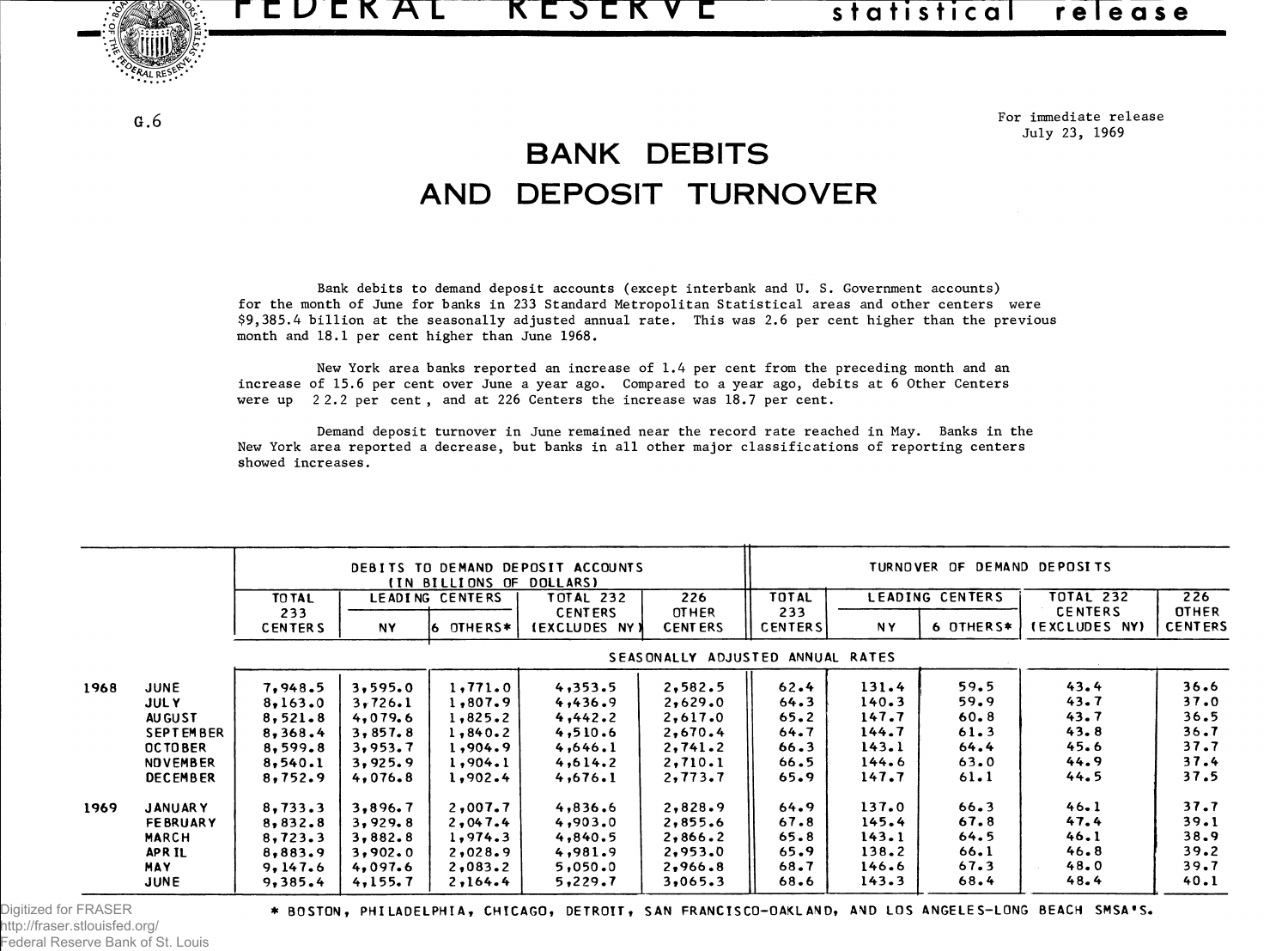|                               |                                |                     | DEBITS TO DEMAND DEPOSITS  |              |  |
|-------------------------------|--------------------------------|---------------------|----------------------------|--------------|--|
|                               |                                | <b>JUNE 1969</b>    | PER CENT CHANGE FROM       |              |  |
| DISTRICT NO. 1 - BOSTON       |                                |                     | MONTH AGO                  | YEAR AGO     |  |
|                               |                                |                     | SEASONALLY ADJUSTED ANNUAL | <b>RATES</b> |  |
|                               |                                |                     |                            |              |  |
| <b>CONNECTICUT</b>            | <b>HARTFORD</b>                | 49, 560.1           | $+3.8$                     | $+13.2$      |  |
|                               | <b>NEW HAVEN</b>               | 10,606.2            | $+12.4$                    | $+23.4$      |  |
|                               | NEW LONDON-GROTON-NORWICH      | 2,423.7             | $+8.4$                     | $+11.8$      |  |
|                               | <b>WATERBURY</b>               | 6,066.0             | $+22.8$                    | $+56.5$      |  |
|                               |                                |                     |                            |              |  |
| MAINE                         | BANGOR*                        | 1,559.0             | $+27.1$                    | $+70.6$      |  |
|                               | LEWISTON-AUBURN                | 1,272.2             | $+15.2$                    | $+18.3$      |  |
|                               | POR TLAND                      | 5,384.7             | $+4.3$                     | $+36.7$      |  |
|                               |                                |                     |                            |              |  |
| <b>MAS SACHUSE TTS</b>        | <b>BO STON</b>                 | 242,958.7           | $-1.5$                     | $+22.9$      |  |
|                               | <b>BROCKTON</b>                | 1,975.4             | $+2.2$                     | $+4.9$       |  |
|                               | FALL RIVER                     | 1,613.0             | $-3.4$                     | $+15.1$      |  |
|                               | LAWRENCE-HAVERHILL             | 3,074.7             | $+5.4$                     | $+17.1$      |  |
|                               | <b>LOWELL</b>                  | 2, 284.3            | $+5.4$                     | $+26.9$      |  |
|                               | <b>NEW BEDFORD</b>             |                     |                            |              |  |
|                               | PITTSFIELD                     | 1,896.2             | $+3.3$                     | $+2.1$       |  |
|                               | SPRINGFIELD-CHICOPEE-HOLYOKE   | 1,820.1             | $+8.8$                     | $+20.8$      |  |
|                               | <b>WORCE STER</b>              | 10,908.9<br>8,360.3 | $-2.8$                     | $+15.9$      |  |
|                               |                                |                     | $+4.0$                     | $+17.1$      |  |
| <b>NEW HAMP SHIRE</b>         | CONCORD*                       | 1,099.4             | $+8.2$                     | $+32.2$      |  |
|                               | MANCHE STER                    | 2,395.9             | $+3.6$                     | $+11.0$      |  |
|                               |                                |                     |                            |              |  |
| RHODE ISLAND                  | <b>PROVIDENCE-PAWTUCKET</b>    | 25, 749.7           | $+13.9$                    | $+25.9$      |  |
|                               |                                |                     |                            |              |  |
| <b>VERMONT</b>                | <b>BURLINGTON*</b>             | 2,355.7             | $+5.0$                     | $+15.6$      |  |
|                               |                                |                     |                            |              |  |
|                               | DISTRICT NO. 1 TOTALS          | 383, 364.0          | $+1.4$                     | $+21.7$      |  |
|                               |                                |                     |                            |              |  |
| DISTRICT NO. 2 - NEW YORK     |                                |                     |                            |              |  |
|                               |                                |                     |                            |              |  |
| <b>CONNECTICUT</b>            | <b>BRIDGEPORT</b>              |                     |                            |              |  |
|                               | <b>STAMFORD</b>                | 10,092.3            | $+11.4$                    | $+13.1$      |  |
|                               |                                | 6, 371.8            | $+8.8$                     | $+17.0$      |  |
| NEW JERSEY                    | JERSEY CITY                    | 20,408.4            | $+5.4$                     | $+14.6$      |  |
|                               | <b>NE WARK</b>                 | 74,779.2            | $+2.4$                     | $+18.7$      |  |
|                               | PATERSON-CLIFTON-PASSAIC       | 31, 271.5           | $+5.4$                     | $+23.2$      |  |
|                               |                                |                     |                            |              |  |
| NEW YORK                      | <b>BINGHAMTON</b>              | 4,400.0             | $+2.0$                     | $+19.0$      |  |
|                               | <b>BUFFALD</b>                 | 38,963.1            | $-2.5$                     | $+18.3$      |  |
|                               | NEW YORK                       | 4,155,656.4         | $+1.4$                     | $+15.6$      |  |
|                               | ROCHE STER                     | 24, 331.3           | $-0.0$                     | $+16.1$      |  |
|                               | <b>SYRACUSE</b>                | 15,676.1            | $+7.1$                     | $+7.1$       |  |
|                               | UTTCA-ROME                     | 5,438.9             | $+5.8$                     | $+20.9$      |  |
|                               |                                |                     |                            |              |  |
|                               | DISTRICT NO. 2 TOTALS          | 4,387,389.0         | $+1.5$                     | $+15.7$      |  |
| DISTRICT NO. 3 - PHILADELPHIA |                                |                     |                            |              |  |
|                               |                                |                     |                            |              |  |
|                               |                                |                     |                            |              |  |
| <b>DEL AWARE</b>              | <b>WILMINGTON</b>              | 64,725.0            | $+18.2$                    | $+28.9$      |  |
|                               |                                |                     |                            |              |  |
| NEW JERSEY                    | ATLANTIC CITY                  | 2,907.9             | $+2.3$                     | $+9.6$       |  |
|                               | <b>TRENTON</b>                 | 16,584.5            | $-30.1$                    | $+27.0$      |  |
|                               |                                |                     |                            |              |  |
| PENN SYL VAN TA               | AL TOONA                       | 1,490.4             | $-1.0$                     | $+8.6$       |  |
|                               | HARRISBURG                     | 7,656.4             | $+ 0.6$                    | $+19.0$      |  |
|                               | <b>JOHNSTOWN</b>               | 1, 844.5            | $-10.8$                    | $+12.8$      |  |
|                               | <b>LANCASTER</b>               | 5,531.4             | $+1.6$                     | $+16.1$      |  |
|                               | LEBANON*                       | 782.7               | $-8.8$                     | $+20.4$      |  |
|                               | LEHIGH VALLEY                  | 7,835.6             | $+ 0.4$                    | $+9.6$       |  |
|                               |                                |                     |                            |              |  |
|                               | PHILADELPHIA                   | 245, 546.0          | $+5.0$                     | $+25.2$      |  |
|                               | <b>READING</b>                 | 7,498.6             | $+3.2$                     | $+15.6$      |  |
|                               | <b>SCRANTON</b>                | 3,649.2             | $-3.1$                     | $+5.0R$      |  |
|                               | WILKE S-BARRE<br>WILLIAMSPORT* | 4,522.3             | $-1.9$                     | $+15.0$      |  |
|                               | <b>YORK</b>                    | 1,457.2             | $+14.6$                    | $+36.3$      |  |
|                               |                                | 6, 210.0            | $-0.9$                     | $+12.5$      |  |
|                               | DISTRICT NO. 3 TOTALS          | 378, 241.7          |                            |              |  |
|                               |                                |                     | $+4.0$                     | +24.2R       |  |

 $\zeta(\mathbf{t})$ 

\* CITY ONLY<br>R - PREVIOUS PERIOD REVISED.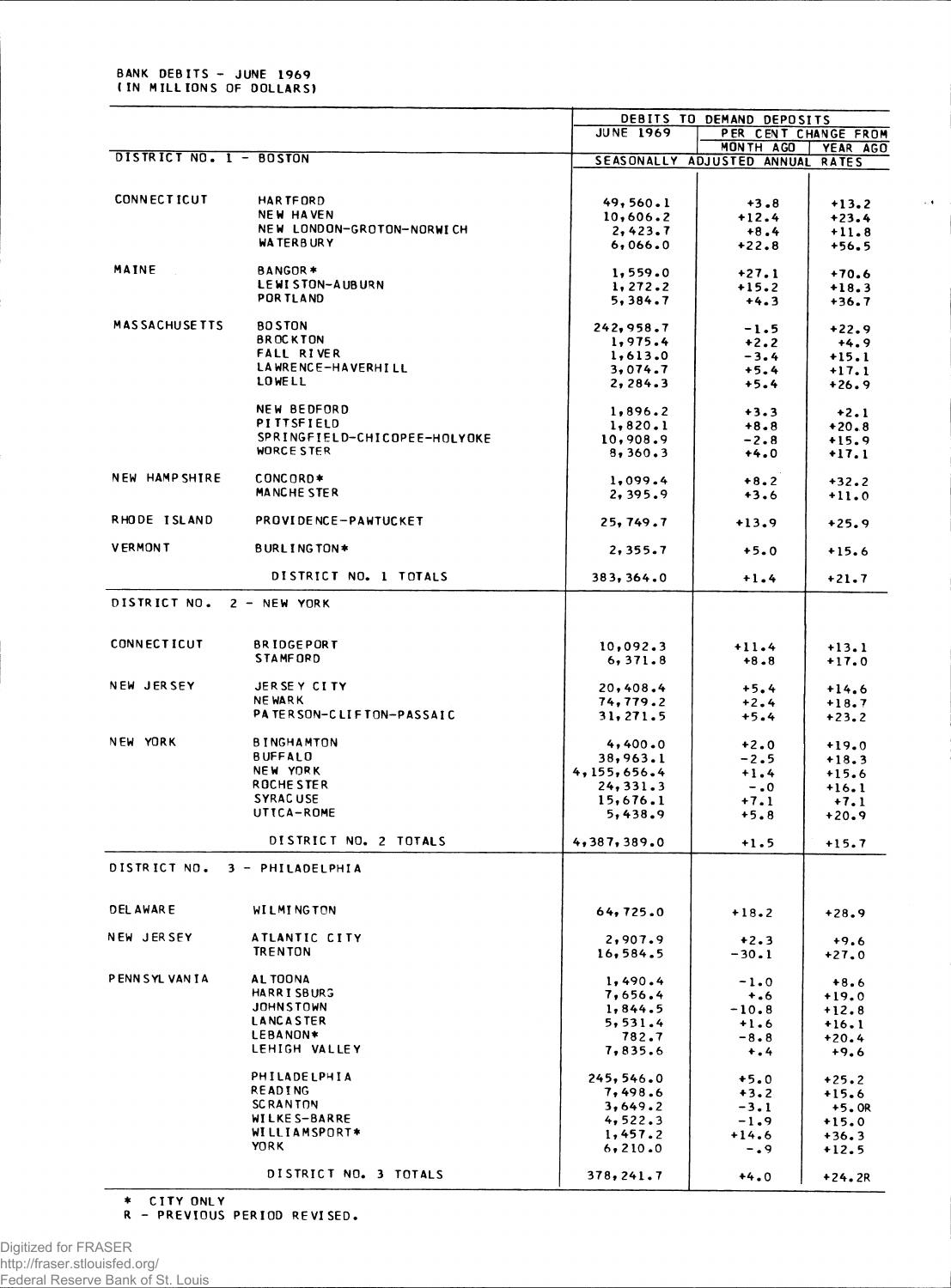## BANK DEBITS - JUNE 1969 ( IN MILLIONS OF DOLLARS)

|                            |                                              | <b>JUNE 1969</b>           | DEBITS TO DEMAND DEPOSITS<br>PER CENT CHANGE FROM |                    |
|----------------------------|----------------------------------------------|----------------------------|---------------------------------------------------|--------------------|
|                            |                                              |                            | MONTH AGO                                         | YEAR AGO           |
| DISTRICT NO. 4 - CLEVELAND |                                              | SEASONALLY ADJUSTED ANNUAL |                                                   | <b>RATES</b>       |
| <b>KENTUCKY</b>            | LEXING TON                                   | 4, 723.5                   | $+19.1$                                           | $+31.4$            |
|                            |                                              |                            |                                                   |                    |
| OHIO.                      | <b>AKRON</b><br>CANTON                       | 17, 335.3                  | $+1.9$                                            | $+17.1$            |
|                            | <b>CINCINNATI</b>                            | 6,975.5                    | $+12.4$                                           | $+25.6$            |
|                            | <b>CLEVELAND</b>                             | 50, 322.3                  | $-8.5$                                            | $+20.8$            |
|                            | <b>COLUMBUS</b>                              | 103, 308.5<br>54, 832.1    | $-2.9$                                            | $+18.9$            |
|                            | DAYTON                                       | 17,447.3                   | $+17.0$                                           | $+45.2$            |
|                            | HAMILTON-MIDDLETOWN                          | 2,962.8                    | $+2.8$<br>$-3.4$                                  | $+15.3$<br>$+8.4$  |
|                            | LI MA                                        | 2,781.6                    | $+14.3$                                           | $+44.3$            |
|                            | LORAIN-ELYRIA                                | 2, 372.5                   | $-9.7$                                            | $+9.6$             |
|                            | MANSFIELD                                    | 2,447.1                    | $+11.9$                                           | $+17.8$            |
|                            | SPRINGFIELD                                  | 2, 296.1                   | $+8.8$                                            | $+18.6$            |
|                            | STEUBENVILLE-WEIRTON, W. VA.                 | 1,824.4                    | $+7.1$                                            | $+14.3$            |
|                            | <b>TOLEDO</b>                                | 19,209.0                   | $+4.2$                                            | $+7.2$             |
|                            | YOUNG STOWN                                  | 8, 342.1                   | $+2.9$                                            | $+10.2$            |
| <b>PENNSYLVANIA</b>        | FRIE                                         | 4, 731.8                   | $-3.6$                                            | $+20.9$            |
|                            | PI TTSBURGH                                  | 141, 517.2                 | $-0.3$                                            | $+10.5$            |
| WEST VIRGINIA              | <b>WHEELING</b>                              | 2,734.6                    | $-9.0$                                            | $+28.6$            |
|                            | DISTRICT NO. 4 TOTALS                        | 446, 163.7                 | $+ 0.7$                                           | $+18.2$            |
| DISTRICT NO. 5 - RICHMOND  |                                              |                            |                                                   |                    |
| DISTRICT OF                |                                              |                            |                                                   |                    |
| COLUMBIA                   | WA SHING TON                                 | 90,099.6                   | $+4.9$                                            | $+11.5R$           |
| <b>MAR YLAND</b>           | <b>BALTIMCRE</b>                             | 56,458.5                   | $-1.9$                                            | $+10.4$            |
| NOR TH CARDLINA            | ASHEVILLE                                    | 2,837.8                    | $+ . 5$                                           | $+16.3$            |
|                            | CHARLOTTE                                    | 21,855.4                   | $+10.6$                                           | $+27.3$            |
|                            | <b>DURHAM</b>                                | 3,190.8                    | $-1$                                              | $+5.5$             |
|                            | <b>FAYETTVILLE</b>                           | 2,006.8                    | $+3.4$                                            | $+20.7$            |
|                            | GREENSBORO-HIGH POINT                        | 11, 337.9                  | $+3.4$                                            | $+14.9R$           |
|                            | <b>RALEIGH</b>                               | 12,652.6                   | $-1.6$                                            | $+18.6$            |
|                            | <b>WILMINGTON</b>                            | 1,685.2                    | $+3.1$                                            | $+10.6$            |
|                            | WINSTON-SALEM                                | 11,282.4                   | $+ 0.6$                                           | $+6.4$             |
| SOUTH CAROLINA             | <b>CHARLESTON</b>                            | 4,008.6                    | $+11.8$                                           | $+15.8$            |
|                            | <b>COLUMBIA</b>                              | 11, 181.9                  | $+9.5$                                            | $+37.0$            |
|                            | <b>GREENVILLE</b>                            | 6, 517.0                   | $-2.6$                                            | $+21.3$            |
| VIRGINIA                   | LYNCHBURG                                    | 2, 232.2                   | $+6.6$                                            | $+24.3$            |
|                            | NEWPORT NEWS-HAMPTON                         | 3,598.0                    | $+13.0$                                           | $+23.4$            |
|                            | NORFOLK-PORTSMOUTH                           | 11,458.6                   | $+6.1$                                            | $+15.9$            |
|                            | RICHMOND                                     | 34,086.3                   | $+12.6$                                           | $+61.9$            |
|                            | ROANOKE                                      | 5,754.5                    | $+1.6$                                            | $+19.6$            |
| WEST VIRGINIA              | <b>CHARLESTON</b><br>HUNTINGTON-ASHLAND, KY. | 7,008.7<br>3,761.2         | $+4.2$<br>$+6.1$                                  | $+29.5$<br>$+10.8$ |
|                            | DISTRICT NO. 5 TOTALS                        |                            |                                                   |                    |
| DISTRICT NO. 6 - ATLANTA   |                                              | 303,014.0                  | $+4.3$                                            | $+18.7R$           |
|                            |                                              |                            |                                                   |                    |
| <b>ALABAMA</b>             | <b>BIRMINGHAM</b>                            | 21,615.4                   | $-0.3$                                            | $+11.5$            |
|                            | <b>GAD SDEN</b>                              | 862.0                      | $+6.4$                                            | $+$ .1             |
|                            | <b>HUNTSVILLE</b>                            | 2,658.9                    | $+9.2$                                            | $+13.9$            |
|                            | MOBILE                                       | 7,280.4                    | $-2.4$                                            | $+17.2$            |
|                            | MONTGOMERY                                   | 5,005.5                    | $+17.4$                                           | $+30.8$            |
|                            | <b>TUSCALOOSA</b>                            | 1, 527.0                   | $+7.4$                                            | $+21.2$            |
| FLOR IDA                   | FT. LAUDERDALE-HCLLYWOOD                     | 13,353.9                   | $+5.2$                                            | $+27.9$            |
|                            | <b>JACKSONVILLE</b>                          | 26,026.8                   | $+12.8$                                           | $+24.4$            |
|                            | MIAMI                                        | 38,999.4                   | $-0.3$                                            | $+8.0$             |
|                            | ORLANDO                                      | 9,038.5                    | $+7.4$                                            | $+15.1$            |
|                            | PENSACOLA                                    | 2,856.0                    | $-0.6$                                            | $+13.0$            |
|                            | <b>TALLAHASSEE</b>                           | 2,375.5                    | $+7.6$                                            | $+24.4$            |
|                            | TAMPA-ST. PETERSBURG                         | 23, 705.1                  | $+5.1$                                            | $+24.5$            |
|                            | WE ST PALM BEACH                             | 7,990.1                    | $+9.6$                                            | $+22.7$            |

http://fraser.stlouisfed.org/ Federal Reserve Bank of St. Louis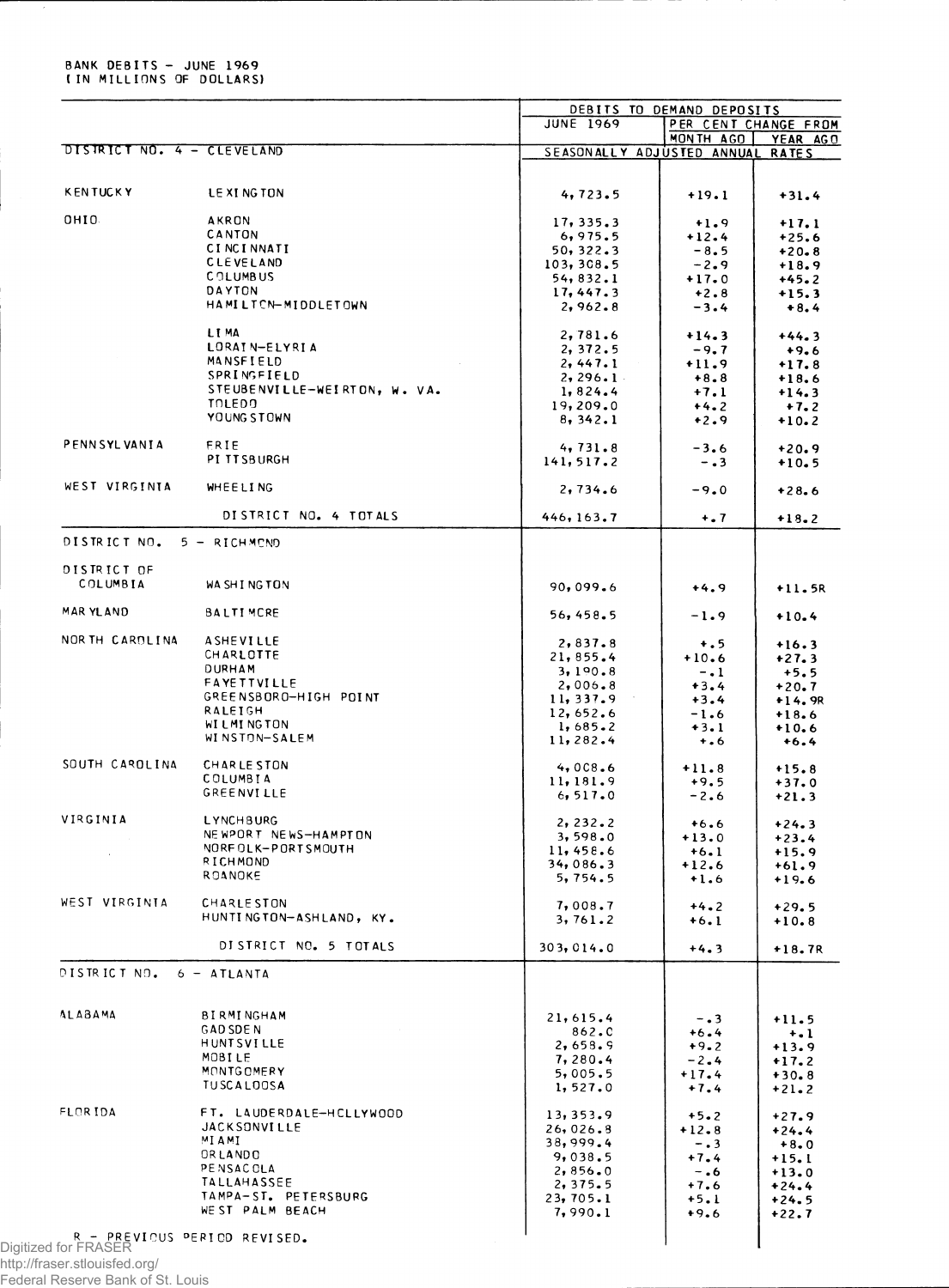|                    |                            |                            | DEBITS TO DEMAND DEPOSITS |              |  |
|--------------------|----------------------------|----------------------------|---------------------------|--------------|--|
|                    |                            | <b>JUNE 1969</b>           | PER CENT CHANGE FROM      |              |  |
|                    | DISTRICT NO. 6 - CONTINUED |                            | MONTH AGO                 | YEAR AGO     |  |
|                    |                            | SEASONALLY ADJUSTED ANNUAL |                           | <b>RATES</b> |  |
|                    |                            |                            |                           |              |  |
| GEORGIA            | <b>ALBANY</b>              | 1, 392.1                   | $+4.5$                    | $+7.1$       |  |
|                    | <b>ATLANTA</b>             | 84,479.2                   | $+3.9$                    | $+19.7$      |  |
|                    | <b>AUGUSTA</b>             | 3,677.8                    | $+4.4$                    | $+1.6$       |  |
|                    | COLUMBUS                   | 3,418.6                    | $+3.2$                    | $+12.3$      |  |
|                    | MACON                      | 3,821.5                    | $+2.5$                    | $+13.6$      |  |
|                    | <b>SA VA NNAH</b>          | 4,167.6                    | $+14.4$                   | $+22.0$      |  |
| <b>LOUISIANA</b>   | <b>BATON ROUGE</b>         | 7, 523.3                   | $+1.3$                    | $-3.8$       |  |
|                    | <b>LAFAYETTE</b>           | 1,967.4                    | $+7.0$                    | $+20.4$      |  |
|                    | LAKE CHARLES               | 2,159.8                    | $+10.2$                   | $+21.4$      |  |
|                    | NEW ORLEANS                | 32,016.3                   | $+1.3$                    | $+9.2$       |  |
| <b>MISSISSIPPI</b> | <b>JACKSON</b>             | 10, 200.6                  | $-4.5$                    | $+14.6$      |  |
| <b>TENNESSEE</b>   | <b>CHATTANOOGA</b>         | 9,696.2                    | $+3.8$                    | $+20.5$      |  |
|                    | KNOXVI LLE                 | 7,053.8                    | $+5.2$                    | $+16.9$      |  |
|                    | <b>NA SH VI LLE</b>        | 25, 247.8                  | $-13.9$                   | $+13.3$      |  |
|                    |                            |                            |                           |              |  |
|                    | DISTRICT NO. 6 TOTALS      | 360, 116.4                 | $+2.3$                    | $+16.0$      |  |
| DISTRICT NO.       | 7 - CHICAGO                |                            |                           |              |  |
| <b>ILLINOIS</b>    | <b>BLOOMINGTON</b>         | 2,786.3                    | $-0.8$                    | $+3.4$       |  |
|                    | CHAMPAIGN-URBANA           | 2,506.8                    | $+4.8R$                   | $+9.4$       |  |
|                    | CHICAGO                    | 707, 963.0                 | $+5.5$                    | $+16.8$      |  |
|                    | <b>DECATUR</b>             | 2,954.2                    | $+4.7$                    | $+14.4$      |  |
|                    | PE ORIA                    | 6, 194.9                   | $-9.9$                    | $+1.4$       |  |
|                    | QUAD CITIES                | 7,758.4                    | $+ 5$                     | $+6.3$       |  |
|                    | ROCKF ORD                  | 5,419.6                    | $+6.3R$                   | $+12.0$      |  |
|                    | <b>SPRINGFIELD</b>         | 3,575.7                    | $+2.5$                    | $+11.9$      |  |
| IND IANA           | FORT WAYNE                 | 9,803.3                    | +10.9                     | $+14.9$      |  |
|                    | GARY-HAMMOND               | 9,327.2                    | $-1.1$                    | $+10.7$      |  |
|                    | <b>INDIANAPOLIS</b>        | 38, 214.4                  | $+2.8$                    | $+14.8$      |  |
|                    | LAFAYE TTE                 | 2,580.9                    | $+2.7$                    | $+4.4$       |  |
|                    | MUNCIE                     | 2, 326.3                   | $+5.6$                    | $+8.3$       |  |
|                    | SOUTH BEND                 | 5,890.4                    | $+4.9$                    | +7.7         |  |
|                    | TERRE HAUTE                | 2,345.4                    | $+2.2R$                   | $+4.0$       |  |
| <b>IOWA</b>        | CEDAR RAPIDS               | 3,870.2                    | $+5.0$                    | $+12.7$      |  |
|                    | DES MOINES                 | 18,765.4                   | $+5.9$                    | $+7.8$       |  |
|                    | <b>DUBUQUE</b>             | 1,730.8                    | $+6.1$                    | $+13.7$      |  |
|                    | SI OUX CITY                | 3,976.6                    | $+10.6R$                  | $+15.1$      |  |
|                    | WA TERLOO                  | 2,488.5                    | $+10.1$                   | $+12.4$      |  |
| MICHIGAN           | ANN ARBOR                  | 3,492.1                    | $+1.1$                    | $+6.2$       |  |
|                    | BAY CITY                   | 1,488.5                    | $+4.6$                    | $+18.5$      |  |
|                    | DE TROIT                   | 247, 293.2                 | $+8.1$                    | $+15.7$      |  |
|                    | FLINT                      | 6, 762.2                   | $+9.4$                    | $+13.7$      |  |
|                    | GRAND RAPIDS               | 14, 220.6                  | $+6.0$                    | +24.5        |  |
|                    | <b>JACKSON</b>             | 3, 242.3                   | $+22.1$                   | $+31.7$      |  |
|                    | KALAMAZ00                  | 4,363.5                    | $+7.2$                    | +11.2R       |  |
|                    | <b>LANSING</b>             | 5,792.7                    | –2.9R                     | $+7.9$       |  |
|                    | <b>MUSKEGON</b>            | 2, 235.0                   | $+8.2$                    | $+19.5$      |  |
|                    | <b>SAGINAW</b>             | 3,730.0                    | $+7.1$                    | $-1.9$       |  |
| WISCONSIN          | GREEN BAY                  | 2,935.2                    | $+2.7$                    | $+14.9$      |  |
|                    | KE NO SH A                 | 1, 305.2                   | $+2.0$                    | $+28.2$      |  |
|                    | MADI SON                   | 6,703.3                    | $+7.3$                    | $+15.0$      |  |
|                    | <b>MILWAUKEE</b>           | 64,680.1                   | $+6.8$                    | $+16.0$      |  |
|                    | <b>RACINE</b>              | 3,008.1                    | $+5.5$                    | $+14.8$      |  |
|                    | DISTRICT NO. 7 TOTALS      | 1, 211, 730.6              | $+5.9R$                   | $+15.8R$     |  |
|                    |                            |                            |                           |              |  |

R - PREVIOUS PERIOD REVISED.

 $\hat{\mathbf{v}}$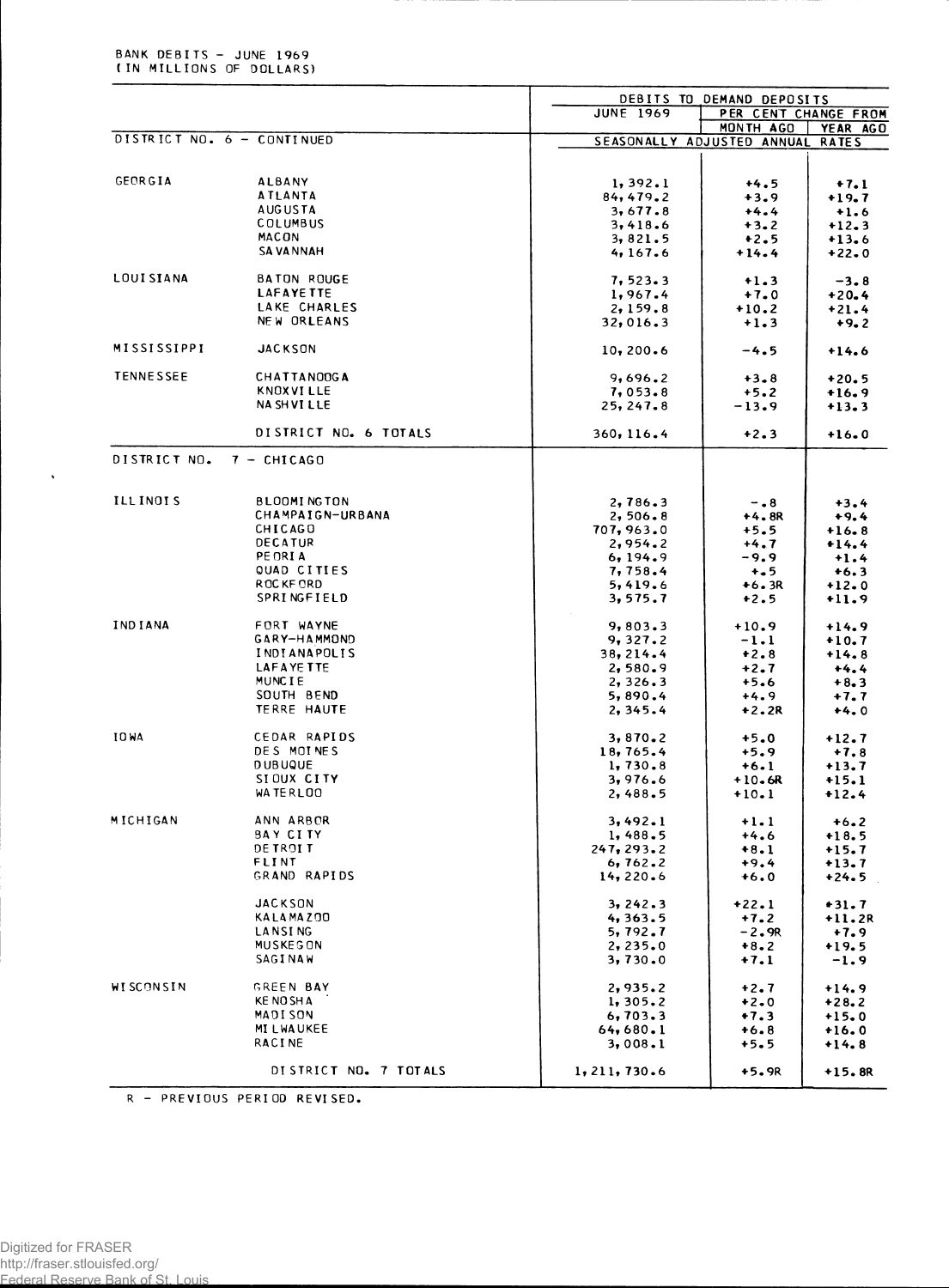## BANK DEBITS - JUNE 1969<br>(IN MILLIONS OF DOLLARS)

|                               |                               |                    | DEBITS TO DEMAND DEPOSITS  |              |
|-------------------------------|-------------------------------|--------------------|----------------------------|--------------|
|                               |                               | <b>JUNE 1969</b>   | PER CENT CHANGE FROM       |              |
|                               |                               |                    | MONTH AGO                  | YEAR AGO     |
| DISTRICT NO. 8 - ST. LOUIS    |                               |                    | SEASONALLY ADJUSTED ANNUAL | <b>RATES</b> |
|                               |                               |                    |                            |              |
| <b>ARKANSAS</b>               | EL DORADO*                    | 905.2              | $+2.2$                     | $+17.6$      |
|                               | FORT SMITH                    | 2,388.1            | $+10.4$                    | $+22.5$      |
|                               | <b>HELENA*</b>                | 370.6              | $+37.7$                    | $+19.4$      |
|                               | LITTLE ROCK                   | 7,868.0            | $+12.0$                    | $+18.3$      |
|                               | PINE BLUFF                    | 1,516.9            | $+12.9$                    | $+18.5$      |
|                               | <b>TEXARKANA</b>              | 1, 569.3           | $+3.2$                     | $+13.3$      |
| <b>ILLINOIS</b>               | QUINCY*                       | 1, 121.4           | $-0.9$                     | $+10.0$      |
| <b>INDIANA</b>                | <b>EVANSVILLE</b>             | 4,815.6            | $-2.9$                     | $+6.4$       |
|                               |                               |                    |                            |              |
| <b>KENTUCKY</b>               | LOUI SVILLE                   | 27, 179.3          | $+1.3$                     | $+16.1$      |
|                               | OWENSBORO*                    | 1, 283.7           | $+4.9$                     | $+15.9$      |
|                               | PADUCAH*                      | 948.2              | $+5.8$                     | $+12.5$      |
| MISSISSIPPI                   | GREENVILLE*                   | 855.4              | $+3.1$                     | $+18.8$      |
|                               |                               |                    |                            |              |
| <b>MISSOURI</b>               | CAPE GIRARDEAU*               | 643.0              | $+4.4$                     | $+24.7$      |
|                               | <b>HANNIBAL*</b>              | 259.1              | $+ 0.5$                    | $+5.6$       |
|                               | ST. LOUIS<br>SEDALIA*         | 103,439.0          | $+1$                       | $+12.5$      |
|                               | SPRINGFIELD                   | 528.6              | $+7.8$                     | $+42.9$      |
|                               |                               | 3,546.9            | $+6.1$                     | $+10.6$      |
| <b>TENNESSEE</b>              | JACKSON*                      | 887.6              | $-9.6$                     | $+3.1$       |
|                               | MEMPHIS                       | 26,796.4           | $-3.7$                     | $+17.0$      |
|                               |                               |                    |                            |              |
|                               | DISTRICT NO. 8 TOTALS         | 186, 922.3         | $+ 0.5$                    | $+14.0$      |
| DISTRICT NO.                  | $9 - MINEAPOLIS$              |                    |                            |              |
|                               |                               |                    |                            |              |
| <b>MINNE SO TA</b>            | DULUTH-SUPERIOR, WISC.        | 3,969.8            | $-6.9$                     | $+ .7$       |
|                               | MINNEAPOLIS-ST. PAUL          | 126,557.6          | $-7.1$                     | $+12.7$      |
| <b>MONTANA</b>                | <b>BILLINGS</b>               |                    |                            |              |
|                               | GREAT FALLS                   | 2,055.2<br>2,014.1 | $+2.3$                     | $+19.5$      |
|                               |                               |                    | $+4.4$                     | $+8.5$       |
| NOR TH DAKOTA                 | FARGO-MOORHEAD, MINN.         | 2,772.7            | $+2.8$                     | $+12.7$      |
| SOUTH DAKOTA                  |                               |                    |                            |              |
|                               | SIOUX FALLS                   | 2,940.6            | $+20.0$                    | $+27.2$      |
|                               | DISTRICT NO. 9 TOTALS         | 140, 310.0         | $-6.2$                     | $+12.6$      |
| DISTRICT NO. 10 - KANSAS CITY |                               |                    |                            |              |
|                               |                               |                    |                            |              |
| COLORADO                      | COLORADO SPRINGS              | 3,378.0            | $-7.6$                     | $+12.6$      |
|                               | <b>DENVER</b>                 | 49,359.0           | $+3.7$                     | $+24.1$      |
|                               | <b>PUEBLO</b>                 | 1,678.0            | $+5.7$                     | $+13.0$      |
|                               |                               |                    |                            |              |
| KAN SA S                      | <b>TOPEKA</b>                 | 6,861.0            | $-11.1$                    | $-11.9$      |
|                               | <b>WICHITA</b>                | 11,463.0           | $+7.9$                     | $+24.4$      |
| MISSOURI                      | KANSAS CITY, MISSOURI-KANSAS  |                    |                            |              |
|                               | ST. JOSEPH                    | 62,874.0           | $+3.1$                     | $+9.1$       |
|                               |                               | 2,667.0            | $+4.1$                     | $+23.6$      |
| <b>NEBRASKA</b>               | LINC OLN                      | 4,817.0            | $+8.2$                     | $-9.0$       |
|                               | OMAHA, NEBRASKA-IOWA          | 20,895.0           | $+4.1$                     | $+12.9$      |
|                               |                               |                    |                            |              |
| <b>NEW MEXICO</b>             | <b>ALBUQUERQUE</b>            | 10,923.0           | $-10.3$                    | $+14.5$      |
|                               |                               |                    |                            |              |
| <b>OKLAHOMA</b>               | <b>LAWTON</b>                 | 1,004.0            | $+4.8$                     | $+23.2$      |
|                               | OKLAHOMA CITY<br><b>TULSA</b> | 22,649.0           | $+5.8$                     | $+27.1$      |
|                               |                               | 23,729.0           | $+2.2$                     | $+11.5$      |
|                               | DISTRICT NO. 10 TOTALS        | 222,297.0          |                            |              |
|                               |                               |                    | $+2.4$                     | $+14.4$      |

\* CITY ONLY